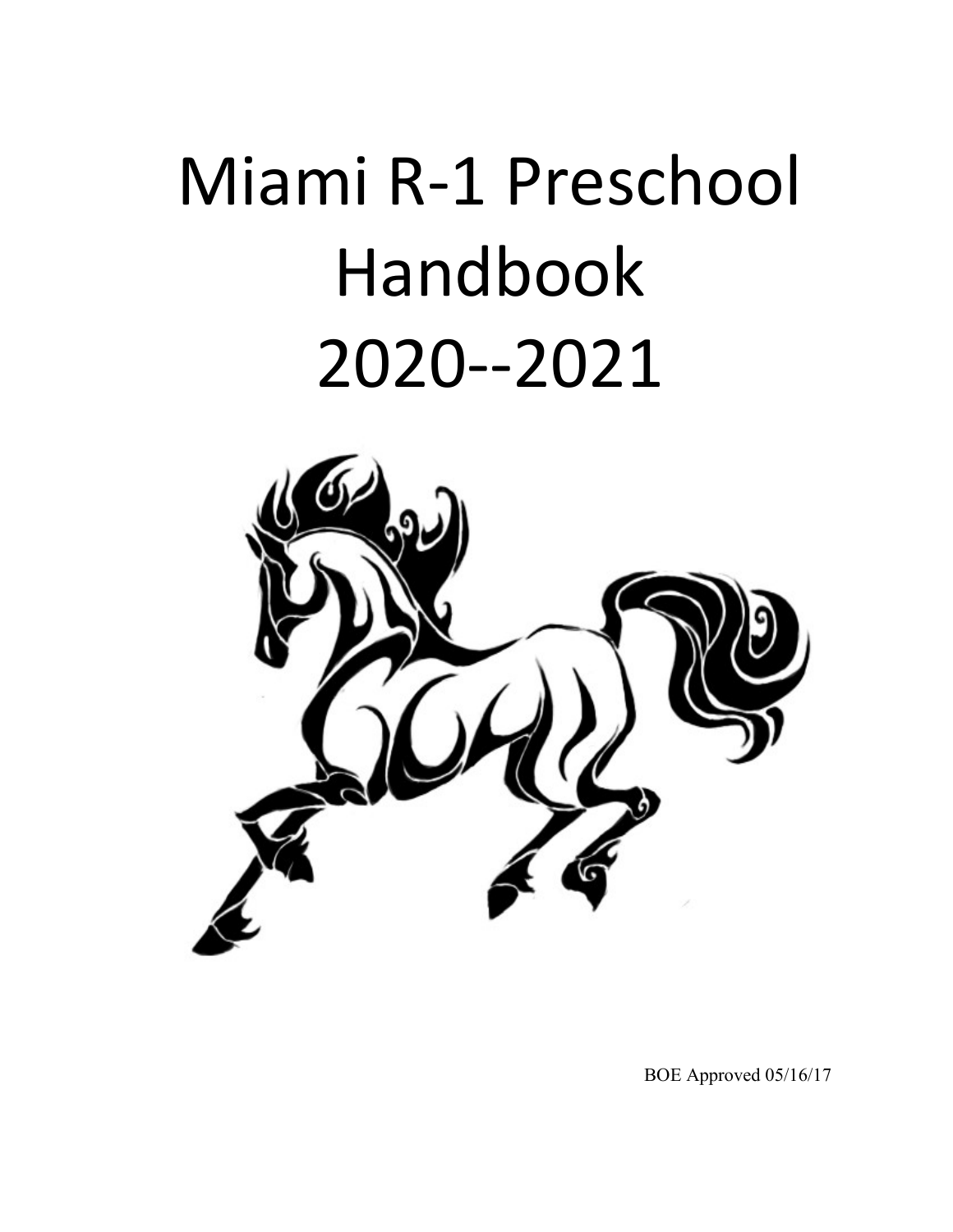# WELCOME, PARENTS!

 Your child is about to begin a new adventure. For some of you, this will be the first time your child has been apart from home and family. For others, your child has been in day-care and is somewhat independent. In either case, preschool will offer a new challenge.

Our Mission is to help each child develop in his or her own way socially, physically and cognitively and learn those skills that will help him/her achieve a love of learning under adult supervision in a safe environment.

As parents, you may have questions about how we will achieve these goals, as well as questions about the basic operation of the preschool. The following is an attempt to address those questions.

#### Who will be teaching my child?

Your child's teacher will be Mrs. Tiffany Whitehead. She holds a degree in Elementary Education with certification in Early Childhood Education as well. She has been with the Miami R-1 School District for two years.

#### What will my child learn?

- 1. School is a great place to be
- 2. How to get along with peers
- 3. Language skills, including an awareness of sounds, vocabulary and self expression
- 4. An awareness of numbers and counting
- 5. Development of large and small muscles
- 6. Creative expression

#### How will my child learn?

- 1. Through play, using games, blocks, manipulatives
- 2. Teacher directed activities
- 3. Dramatic play, using puppets, the kitchen center and acting out simple stories
- 4. Music: singing, dancing and rhythms
- 5. Stories
- 6. Outside play
- 7. Art activities: cutting, pasting, painting, drawing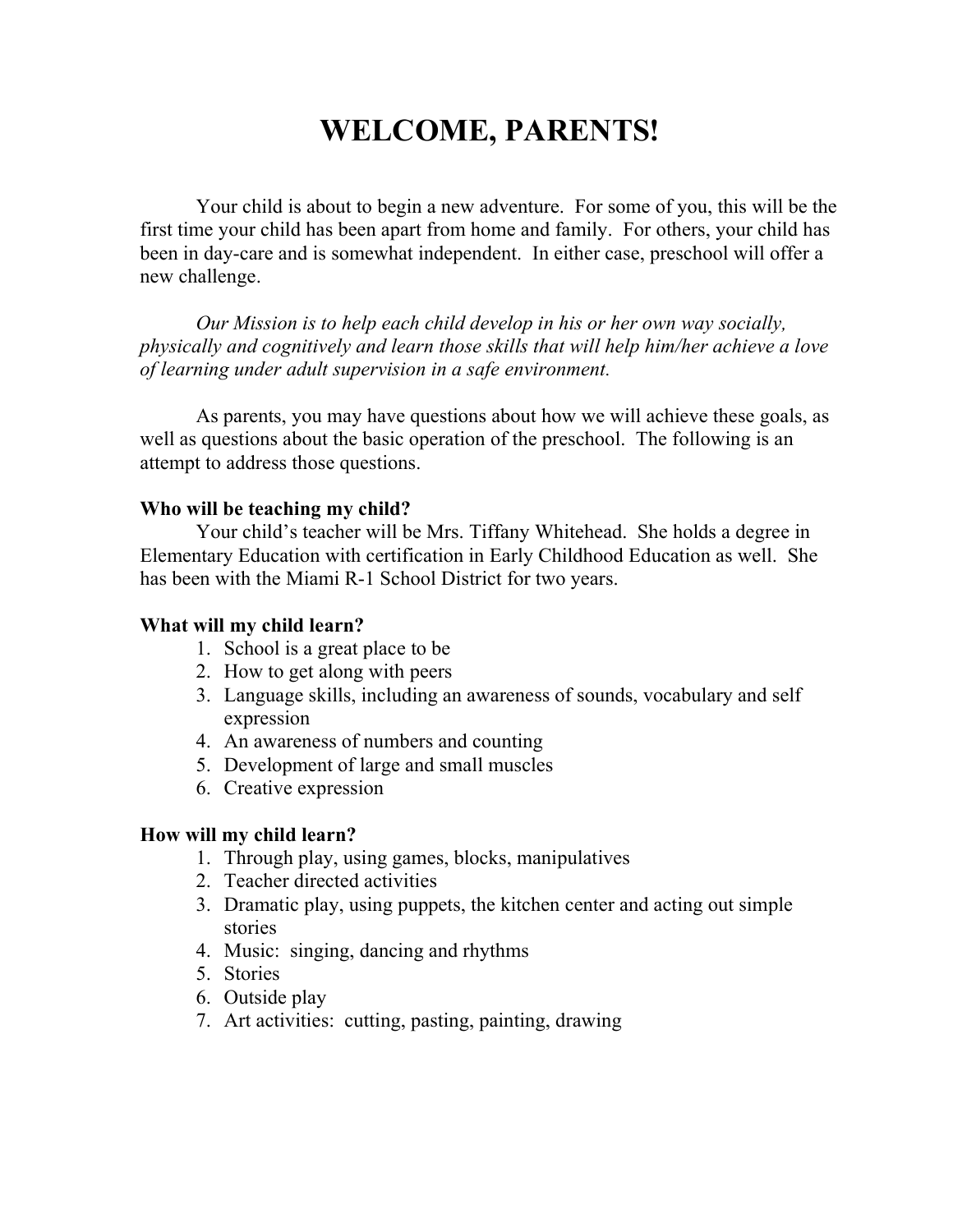#### When can he or she start?

- 1. When your child reaches 4 before August 1.
- 2. When he or she can take care of all toilet needs independently.

#### What is needed for registration?

- 1. Complete immunization records
- 2. Copy of birth certificate
- 3. Copy of social security card
- 4. \$30.00 nonrefundable enrollment fee

#### What are the hours for preschool?

Preschool hours are from 7:50 a.m. to 3:25 p.m. Doors will open at 7:20 a.m.

#### Is the preschool calendar the same as the school calendar?

 Yes, all holidays, early out days are the same. PreK also will not attend school on Track Meet days or PreK-K screening day.

#### Is transportation provided?

 Bus transportation will be provided for preschool children who reside in district.

#### What is the cost?

There is NO cost for pre-school unless you are out of district. Out of district is \$2,500.00 for the year.

## What is the school's discharge policy?

 Your child will be discharged from school for lack of cooperation between the school and the home and failure of the child to benefit from the preschool curriculum. Each child must take care of all toileting needs independently. Re-occurrence of toileting accidents of 3 or more, not medically related, will result in dismissal from the program. Biting or hitting will not be tolerated and are actions that are subject to discharge.

#### Can my child eat breakfast and lunch at school?

 Yes, both meals are served. If eating breakfast, your child will need to be here by 7:30 a.m. Lunch will be served at 11:30 a.m. If your child brings lunch and would like a milk there is a charge of \$0.25 for extra milk.

## What about snacks?

 Children will receive snacks every day. Mrs. Whitehead will send out a list of suggested snacks and each child will need to provide snacks for the whole classroom in 1 week intervals. Mrs. Whitehead will send out a calendar when your child is responsible for bringing snacks that week.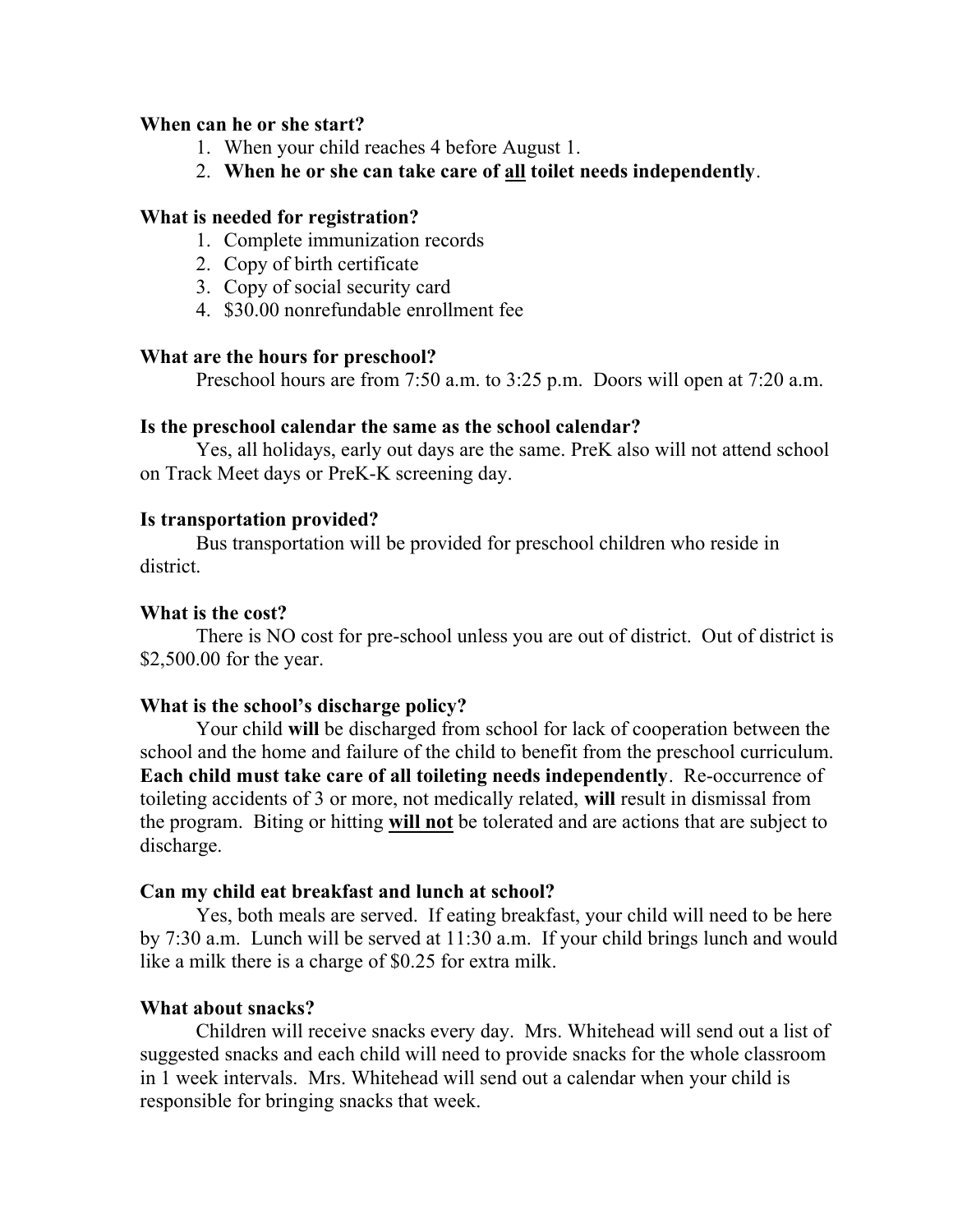#### Can I bring birthday treats?

 Certainly, just let the teacher know in advance. They must be sealed and unopened due to USDA policies.

#### How will I know what is going on?

 A monthly calendar of events and a weekly newsletter will be sent home with your child. Also, notes may be sent home periodically. Please check your child's book bag daily for notes.

#### What supplies will my child need?

- 1. A book bag or backpack (regular size).
- 2. A small pillow (travel size) and small blanket for rest time.
- 3. Any medicine to be dispensed throughout the year.
- 4. An in-season change of clothes.

#### Can my child bring toys to school?

 As a general rule, students should not bring toys to school. If there is a special reason the teacher wants the children to bring something from home, a note will be sent informing parents.

#### What discipline will be used with my child?

 All children will be treated with respect and no corporal punishment will be used. Our main priority is safety for all children. We do not allow violence of any kind. Hitting or striking will not be tolerated. No gun play of any kind will be allowed. Conflict between preschoolers is common and most often solved by discussion and reason. If that doesn't work, removal to a "safe" place where a child can get him/herself under control is next. If physical violence is involved, removal to the principal/superintendent's office will be done immediately. If tantrums or excessive crying become an issue, parents will be called to remove the child from school.

#### Who do I contact if I have a problem or question about preschool?

 For any questions or problems, first contact the teacher, Mrs. Tiffany Whitehead. Contact information is as follows:  $(660)$  852-3269 or twhitehead@miami.k12.mo.us

If you need further help or answers, contact the principal/superintendent Mrs. Rayetta Self. Contact information is as follows:

(660) 852-3269 or rself@miami.k12.mo.us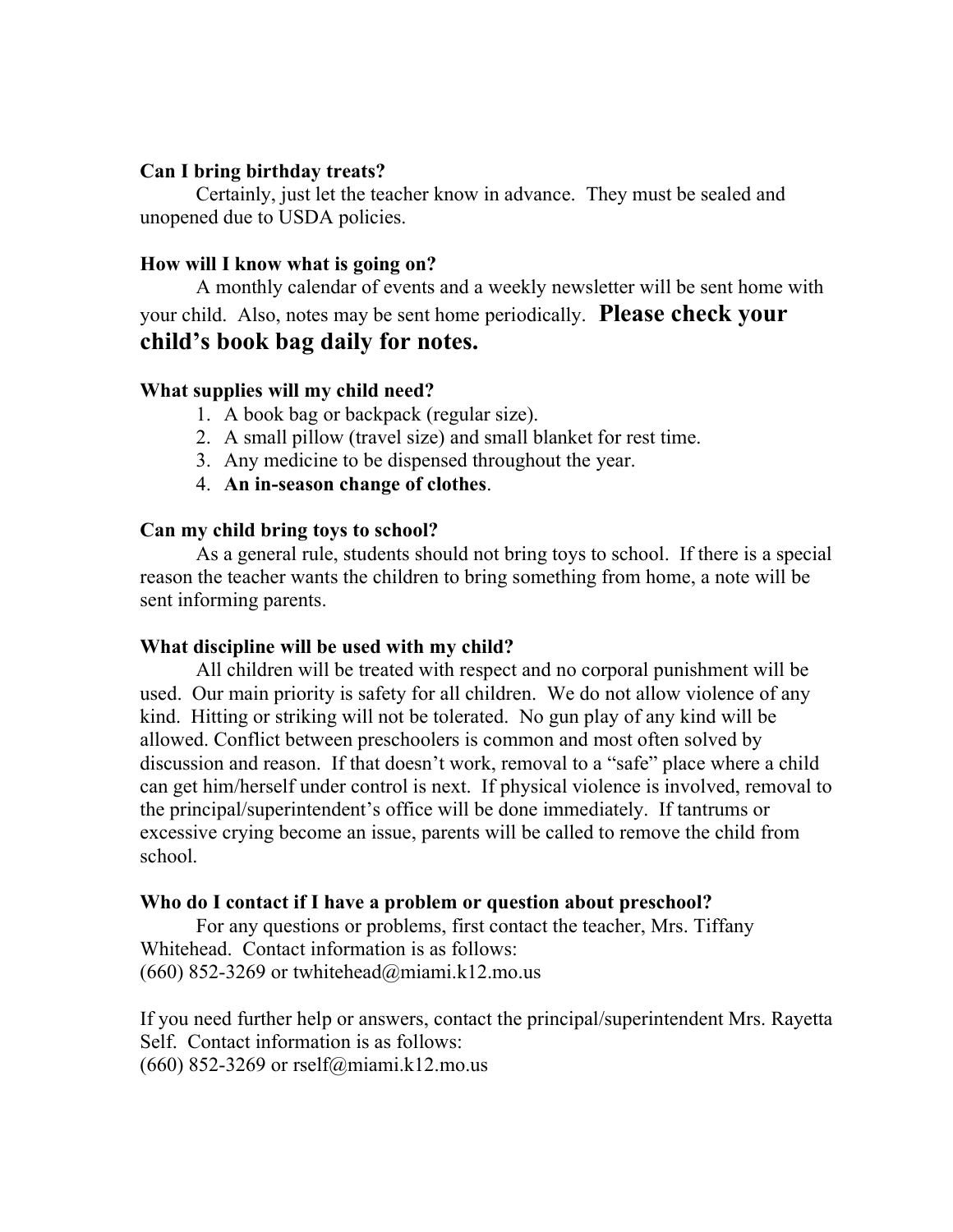#### What if my child is injured at school?

You will be contacted immediately if any serious injury should occur.

#### What are the illness procedures for the preschool?

 A student should not be sent to school if he/she has the following symptoms or illnesses:

> \*Temperature above 101 degrees axillary or 100 degrees orally \*Diarrhea or vomiting

\*Chickenpox, scabies, ringworm, or impetigo

\*Head Lice

\*Symptoms of other contagious diseases (measles, hepatitis, scarlet fever, etc.)

\*A child does not feel well enough to participate in daily activities.

A child may be **re-admitted** to school when:

 \*Fever has been absent for 24 hours without use of medication \*Diarrhea or vomiting have been absent for 24 hours

\*Strep infection has been treated for a 24hour period and child is fever free

\*Conjunctivitis/pink eye: after medication has been given for 24 hours \*Chicken pox: 6 days and lesions are crusted

\*Head Lice: Student will be checked for presence of lice.

\*Impetigo: when lesions are healed or under antibiotic treatment for 24 hours

\*Ringworm: when medication has been given for 24 hours

\*Scabies: after treatment for 24 hours with medicated lotion

\*Measles: 5 days after the appearance of the rash

\*Mumps: 10 days after the swelling begins

\*The student feels well enough to participate in activities.

\*The student is no longer contagious.

\*When the student is free of lice.

If a child is found with head lice, he/she will be sent home from school. Any student sent home must be re-examined and free of lice before returning to school. If the student remains infested after three consecutive checks and/or misses five days of school due to infestation, the case may be referred to the Division of Family Services at the discretion of the school nurse or administrator.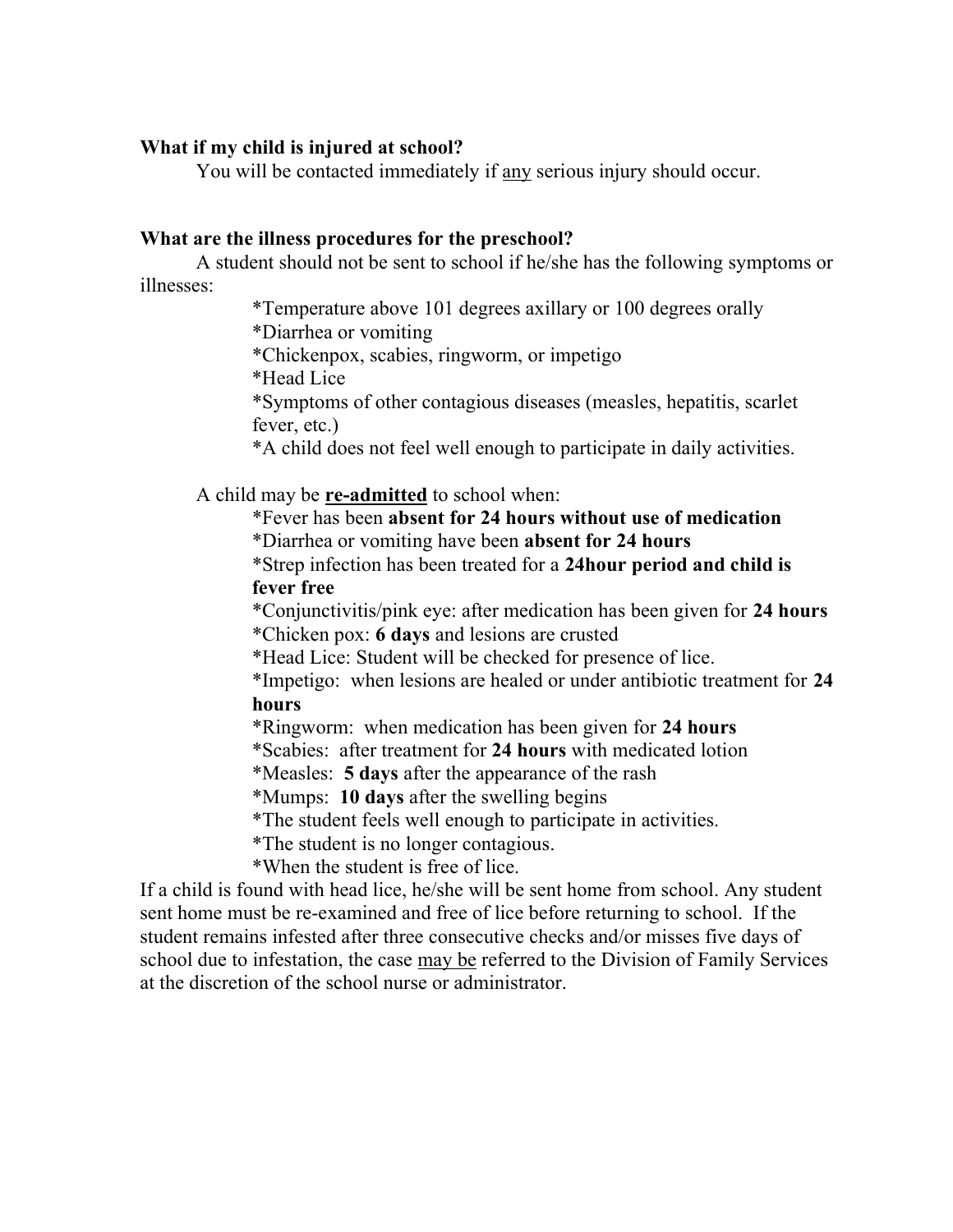# Missouri Revised Statutes

Chapter 167 Pupils and Special Services Section 167.191

August 28, 2011

#### Children with contagious diseases not to attend school--penalty.

167.191. It is unlawful for any child to attend any of the public schools of this state while afflicted with any contagious or infectious disease, or while liable to transmit such disease after having been exposed to it. For the purpose of determining the diseased condition, or the liability of transmitting the disease, the teacher or board of directors may require any child to be examined by a physician, and exclude the child from school so long as there is any liability of such disease being transmitted by the pupil. If the parent or guardian refuses to have an examination made by a physician at the request of the teacher or board of directors, the teacher or board of directors may exclude the child from school. Any parent or guardian who persists in sending a child to school, after having been examined as provided by this section, and found to be afflicted with any contagious or infectious disease, or liable to transmit the disease, or refuses to have the child examined as herein provided, is guilty of a misdemeanor, and, upon conviction, shall be punished by a fine of not less than five nor more than one hundred dollars.

(L. 1963 p. 200 § 8-19)

(Source: RSMo 1959 § 163.360)

#### © Copyright

#### What if my child needs to take medicine at school?

 It is best if your child's medication is given at home. If this is not possible, the teacher/nurse can dispense medicine. In this case, you must send the prescription